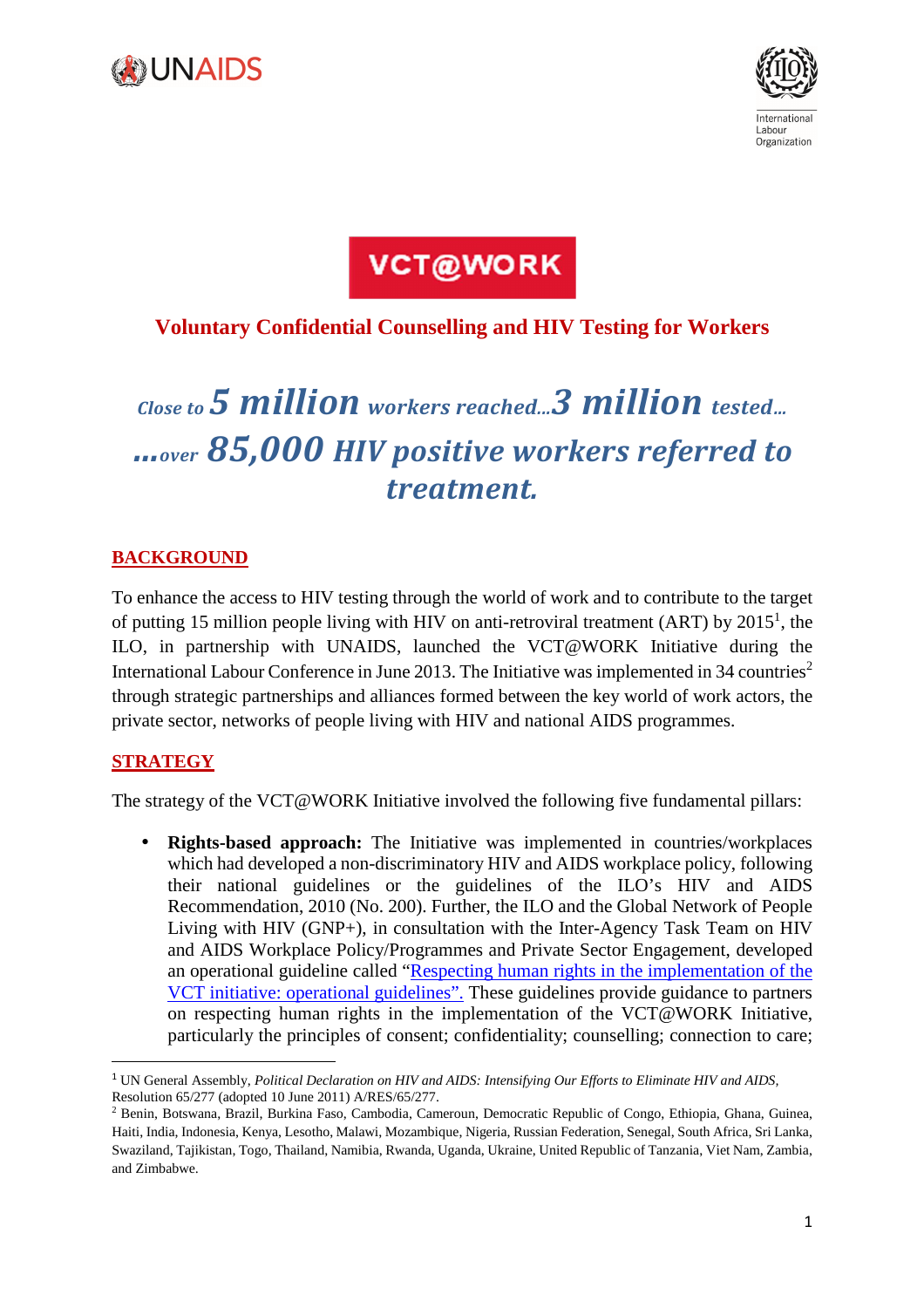



gender equality; meaningful engagement of people living with HIV; and inclusion of key populations.

- **Multi-disease testing:** HIV testing was promoted through an integrated and multidisease initiative in order to de-stigmatize HIV testing and facilitate increased uptake of VCT services. Several enterprises implemented HIV testing under the wellness approach.
- **Strategic partnerships:** Partnerships were forged between the world of work actors (ministries of labour, employers'/private sector, trade unions) and ministries of health, national AIDS programmes, VCT providers, ART centres, Networks of People Living with HIV (PLHIV), civil society organizations and others.
- **Advocacy and Communication:** The initiative built on the ILO's ongoing communication campaign: Getting to Zero at Work, highlighting the contribution of the world of work in getting to the goal of zero new HIV infections, zero HIV-related discrimination and zero AIDS-related deaths. Over 400 messages from leaders and celebrities were received and promoted through different media channels, including the social media. In a carefully crafted communication strategy, messages were built around the 'benefits of early HIV testing' backed by the 'protection of rights of workers' in case they are found to be living with HIV. The initiative was supported by a strong behaviour change communication effort at workplaces, using the peer education approach.
- **Monitoring and evaluation:** A monitoring and evaluation system was developed to capture data/reports from countries and partners. Technical assistance was provided to national AIDS programmes to help them collect and analyse the HIV testing results of workers under the national system. Good practices were collected and disseminated.

The VCT@WORK Initiative tracked progress on the following five indicators:

- Number of women and men workers reached with HIV information;
- Number of women and men workers counselled;
- Number of women and men workers who took the HIV test;
- Number of women and men workers who tested HIV positive; and
- Number of  $HIV +$  women and men workers who were referred to treatment.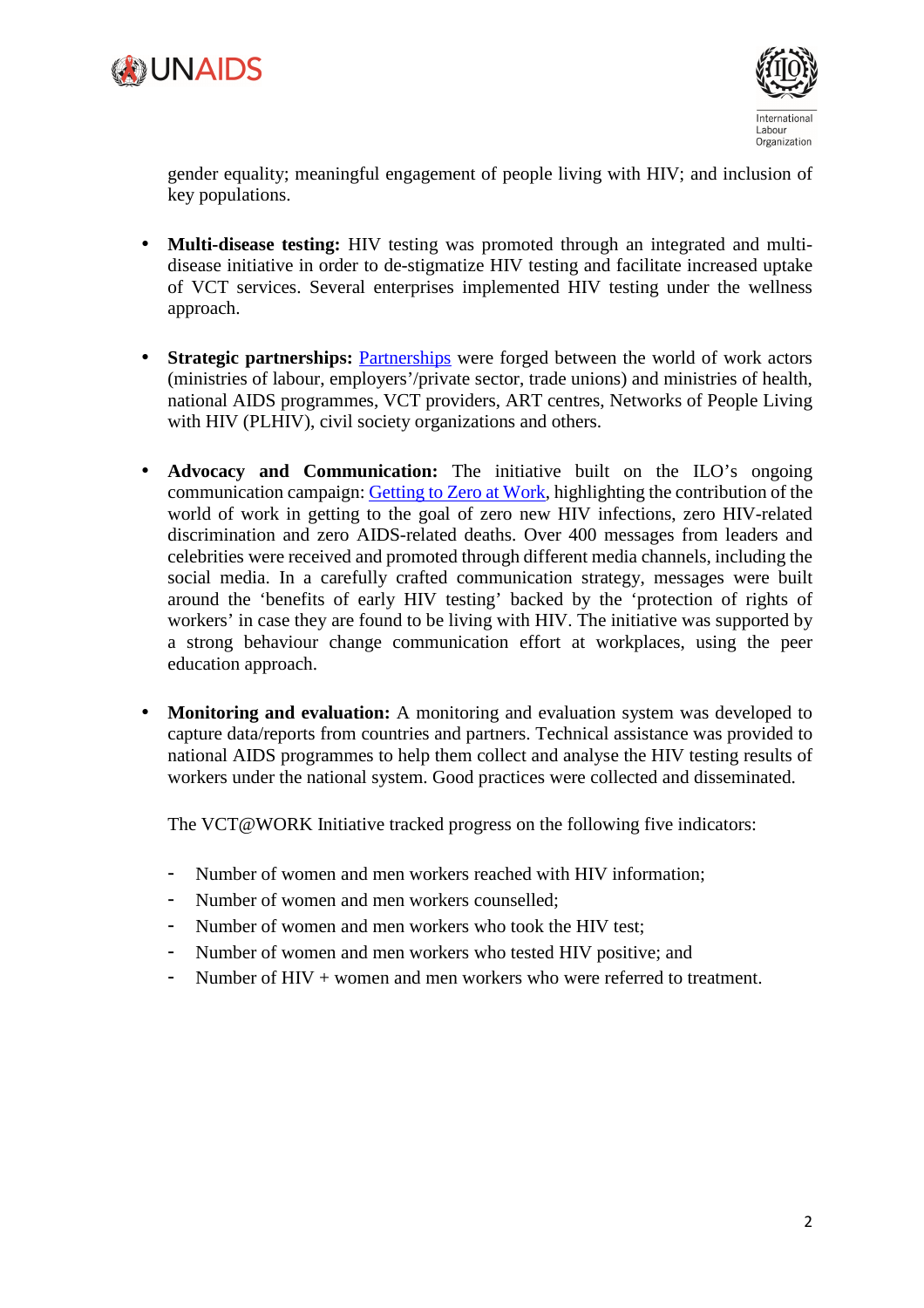



## **SUMMARY RESULTS**

| <b>Results Summary (June 2013 – December 2015)</b> |           |  |  |  |
|----------------------------------------------------|-----------|--|--|--|
| <b>TOTAL NUMBER OF WORKERS REACHED:</b>            | 4,819,240 |  |  |  |
| TOTAL NUMBER OF WORKERS COUNSELLED:                | 2,993,567 |  |  |  |
| TOTAL NUMBER OF WORKERS TESTED:                    | 2,970,305 |  |  |  |
| TOTAL NUMBER OF WORKERS TESTED POSITIVE:           | 87.153    |  |  |  |
| TOTAL NUMBER OF WORKERS REFERRED TO TREAMENT:      | 85.671    |  |  |  |

| <b>Gender Breakdown (June 2013 – December 2015)</b> |                      |        |                      |
|-----------------------------------------------------|----------------------|--------|----------------------|
|                                                     | Gender breakdown (%) |        |                      |
|                                                     | <b>Male</b>          | Female | <b>Other genders</b> |
| <b>WORKERS REACHED:</b>                             | 60.4                 | 39.0   | 0.7                  |
| <b>WORKERS PRE/POST-TEST COUNSELLED:</b>            | 59.7                 | 39.4   | 0.9                  |
| <b>WORKERS TESTED</b>                               | 59.8                 | 39.4   | 0.9                  |
| <b>WORKERS TESTED POSITIVE:</b>                     | 62.3                 | 37.0   | 0.7                  |
| <b>WORKERS REFERRED TO TREAMENT:</b>                | 62.4                 | 36.8   | 0.8                  |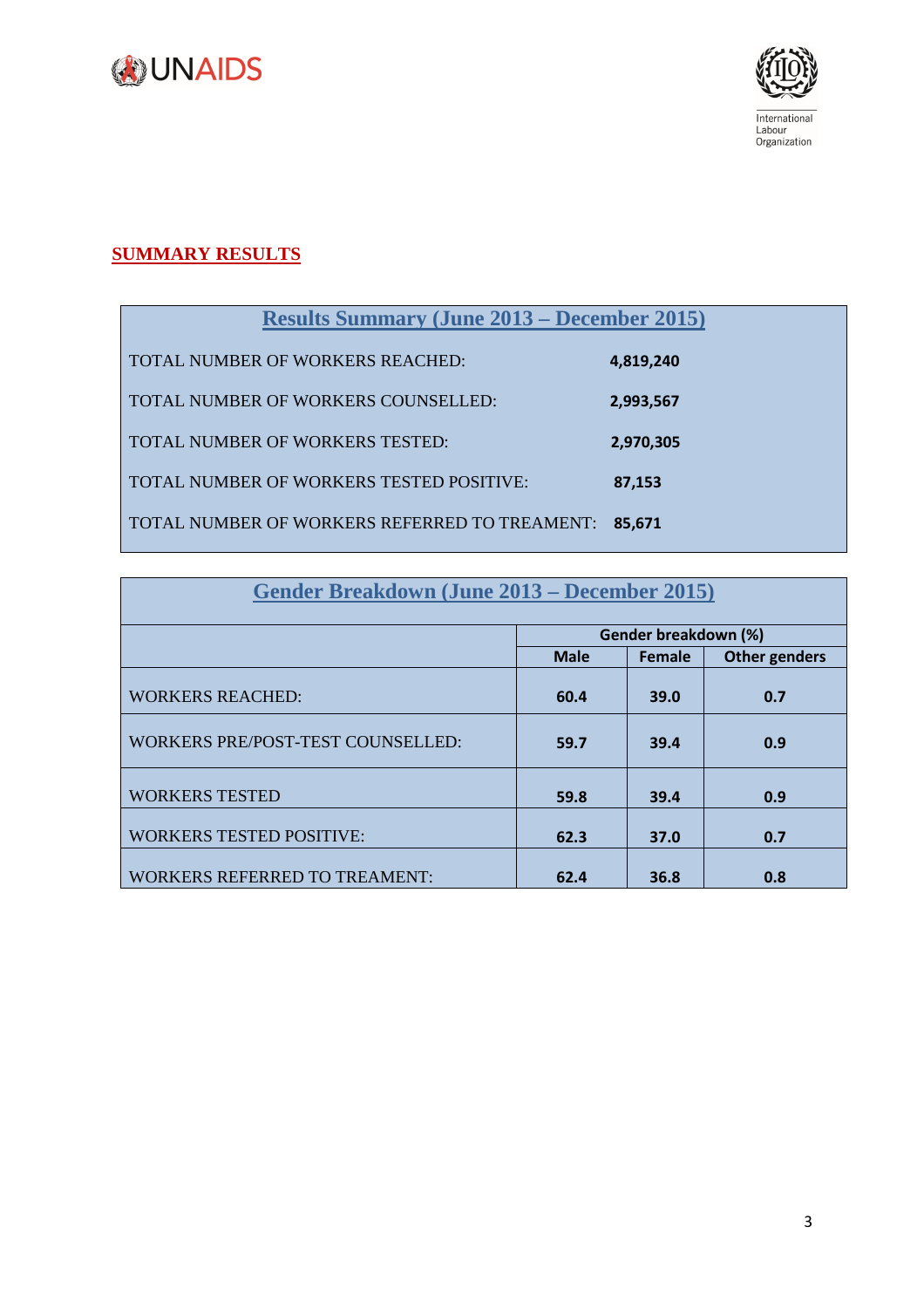





# **Analysis:**

- Close to 5 million workers (60% male, 39% female and 0.7% others) were reached in 34 countries under the VCT@WORK Initiative. Close to 3 million workers (59.8 % male, 39.4 % female, and 0.9% others) took HIV counselling and testing. Over 85,000 HIV positive workers (62.4% male, 36.8% female, and 0.8% others) were referred for treatment.
- Gender analysis of all indicators (reached, counselled, tested, found positive and referred to treatment) shows that the initiative reached more men than women. This shows that workplaces have a huge untapped potential of reaching out to men with HIV services.
- 62 per cent of those reached with HIV information accessed HIV testing services. This shows the efficacy of advocacy, awareness and behaviour change communication carried put in the targeted workplaces. This also shows that workplaces provide an ideal platform for reaching out to women and men with HIV information and creating demand for HIV testing.
- The maximum number of workers around 65 per cent— were tested in the Asia and the Pacific region. This is primarily due to the partnerships of the world of work actors (ministries of labour, employers' organizations, public and private sector companies, and trade unions) with national AIDS programmes, particularly in India and Indonesia.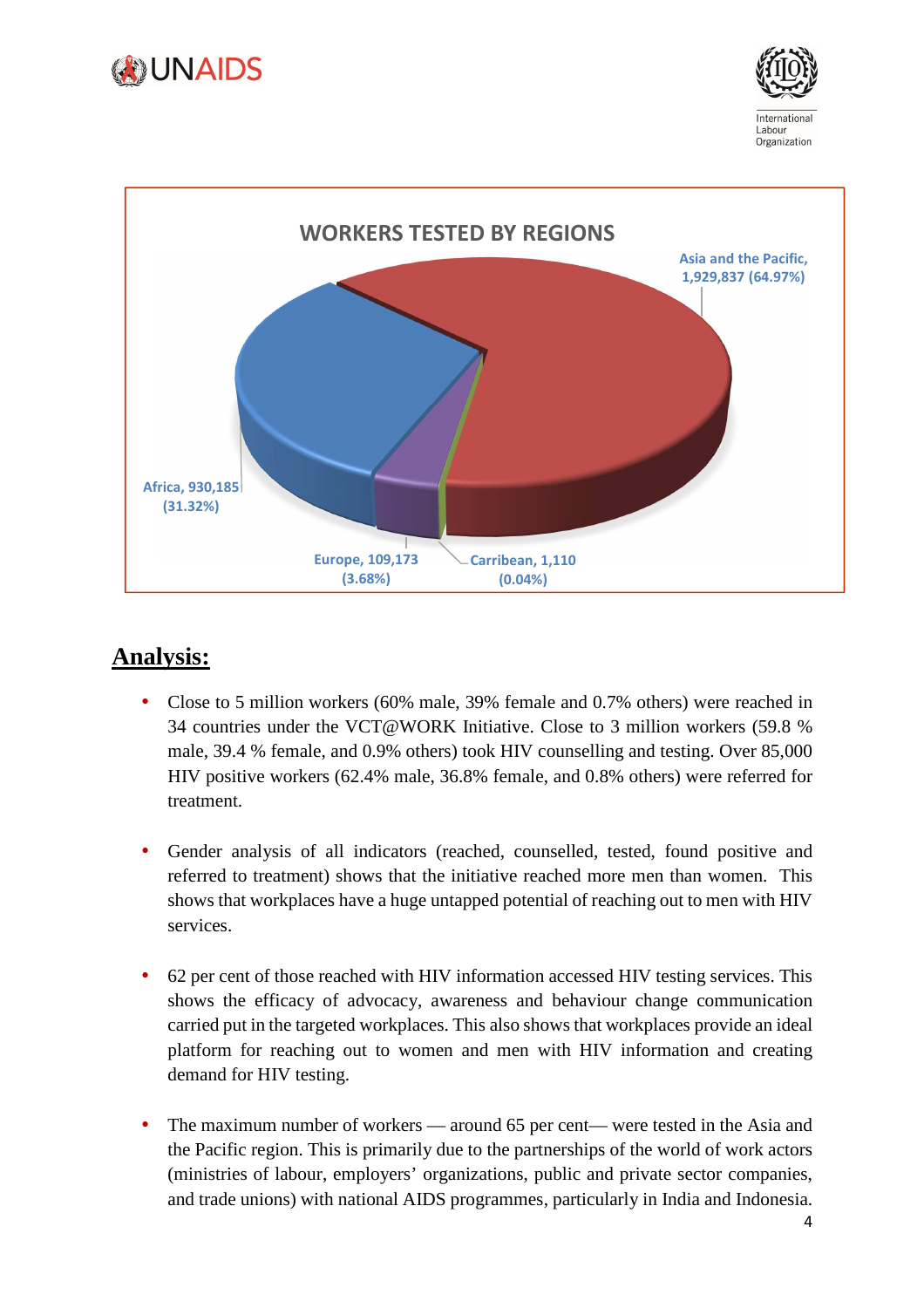



The ILO mobilized its partners, undertook advocacy and capacity building efforts, and facilitated partnerships with the government's testing and treatment centres. The workers were referred to access HIV testing at the government centres. The ILO assisted the national AIDS programmes in analysing the national and provincial level HIV testing data for workers. This analysis, validated through national level workshops, provided very useful insights that helped in repositioning the workplace programme in economic sectors that showed higher HIV positivity. The analysis also provided recommendations on how to improve the national monitoring system with regards to HIV testing. In India, over 1.3 million workers underwent the HIV test at government centres in five states (Delhi, Maharashtra, Jharkhand, West Bengal and Madhya Pradesh). Following the same approach, in Indonesia during 2014-2015, over 314,000 workers took the HIV test in three provinces (Jakarta, Banten and Papua). The data included here is only from the provinces where the ILO and its partners worked intensely over the last two and half years.

#### **SOME GOOD PRACTICES**

#### **Reaching out to workers in the informal economy:**

- In Zimbabwe, the ILO worked with the Ministry of Small and Medium Enterprises and Cooperatives Development and the Zimbabwe Chamber of Informal Economies Association - an affiliate of the Zimbabwe Congress of Trade Union (ZCTU). Workers were mobilized through informal sector operators using local structures in partnership with the local government and city councils. HIV testing and counselling sessions were organized at 22 informal sector work sites (car repair shops, food processing units, flea markets, vegetable markets etc.) in eight locations in Harare which have high concentrations of informal sector workers. Mobile units provided VCT services to workers.
- In the United Republic of Tanzania, the informal economy workers were reached with VCT services at open markets, their place of work. Over 3.000 workers, with a majority being young workers, received counselling and took the HIV test in the events organized in open markets. 188 workers were found to be living with HIV and were referred to health facility for seeking the necessary treatment, care and support services.

#### **Working in the retail sector:**

• In South Africa, the ILO partnered with five Retailers Unite members (The Foschini Group, Pick n' Pay, Click Group, Cape Union Mart and Mr Price) to scale up the VCT@WORK Initiative. The logic behind this partnership was that these retail companies employ more than 150,000 men and women, of whom 80 per cent are young people and 70 per cent are women aged between 20 and 35 years old. The Retailers Unite collaborated with private service providers and public health clinics to conduct HIV counselling and testing and other tests, including cardiovascular screening. The initiative managed to reach 1,500 stores around the country. Following HIV awareness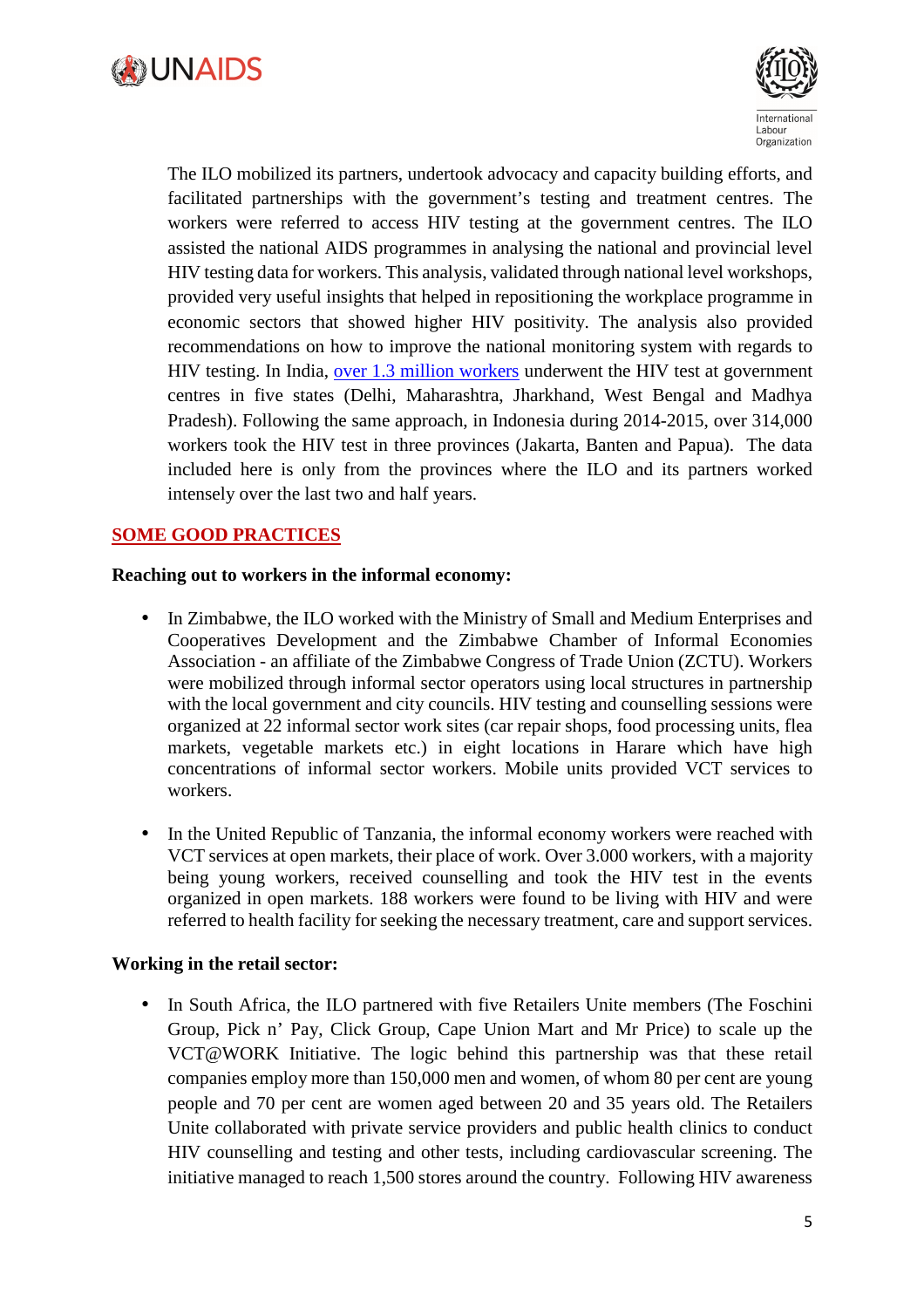



sessions, HIV Counselling and Testing Days were scheduled within the shopping malls, where employees are located. Testing events were repeatedly organized to ensure maximum coverage. Over 35,000 employees were reached through HIV and AIDS awareness and over 15,000 underwent the HIV test. The ILO has also developed HIV and AIDS: Guidelines for the retail sector to help stakeholders in the retail sector to strengthen their response to HIV and AIDS.

#### **Promoting VCT through Public Private Partnerships (PPP):**

- In Mozambique, the ILO collaborated with partners from the public and private sector, including the Business Coalition on HIV and AIDS (ECoSIDA), Mozambique Railways Company (CFM), sugar industries, Mozambique Airlines, the Ministry of Health through its Provincial Directorates, the National AIDS Council (NAC), the Ministry of Transport, and the Ministry of Labour. In 2014, over 30,000 men and women workers and community members (10,987 women and 18,454 men) were tested for HIV, thanks to this PPP approach. Persons found to be living with HIV were referred to health centres for advice, care, support and treatment services. Encouraged by the successful response, the National AIDS Council integrated the VCT@WORK Initiative as a component in its annual work plan and decided to collaborate with ECoSIDA and the ILO to expand the programme and integrate the workers' testing data into the national system.
- In Indonesia, the ILO worked closely with its tripartite constituents to strengthen the workplace programmes with a focus on the VCT initiative in line with the Ministerial Decree No. 68 of 2004 on HIV/AIDS Prevention and Countermeasures in the World of Work and the ILO's HIV and AIDS Recommendation, 2010 (No. 200). In 2013, a partnership was established between the ILO and Pertamina, one of the biggest stateowned enterprises with more than 14,000 workers and 25,000 subcontracted workers throughout Indonesia. Pertamina developed workplace policy to ensure a nondiscriminatory working environment for PLHIV and initiated HIV information, counselling and testing for workers in all worksites across the country. HIV awarenessraising sessions were integrated into its routine safety and health briefings. The company trained its doctors in company clinics to deliver VCT services to workers. Over 15,000 workers were reached and over 1,500 workers underwent HIV testing. The company is providing treatment to 20 workers found to be living with HIV.
- In Russian Federation, the ILO partnered with the biggest Russian mining company, the Siberian Coal Energy Company (SUEK) and the territorial AIDS centres. The ILO undertook advocacy and provided awareness raising activities, and the company implemented the programme in all eight locations, reaching out to workers, their families and communities. In 2015, a total of 154,726 persons were reached with awareness, while the territorial AIDS centres provided counselling and HIV testing to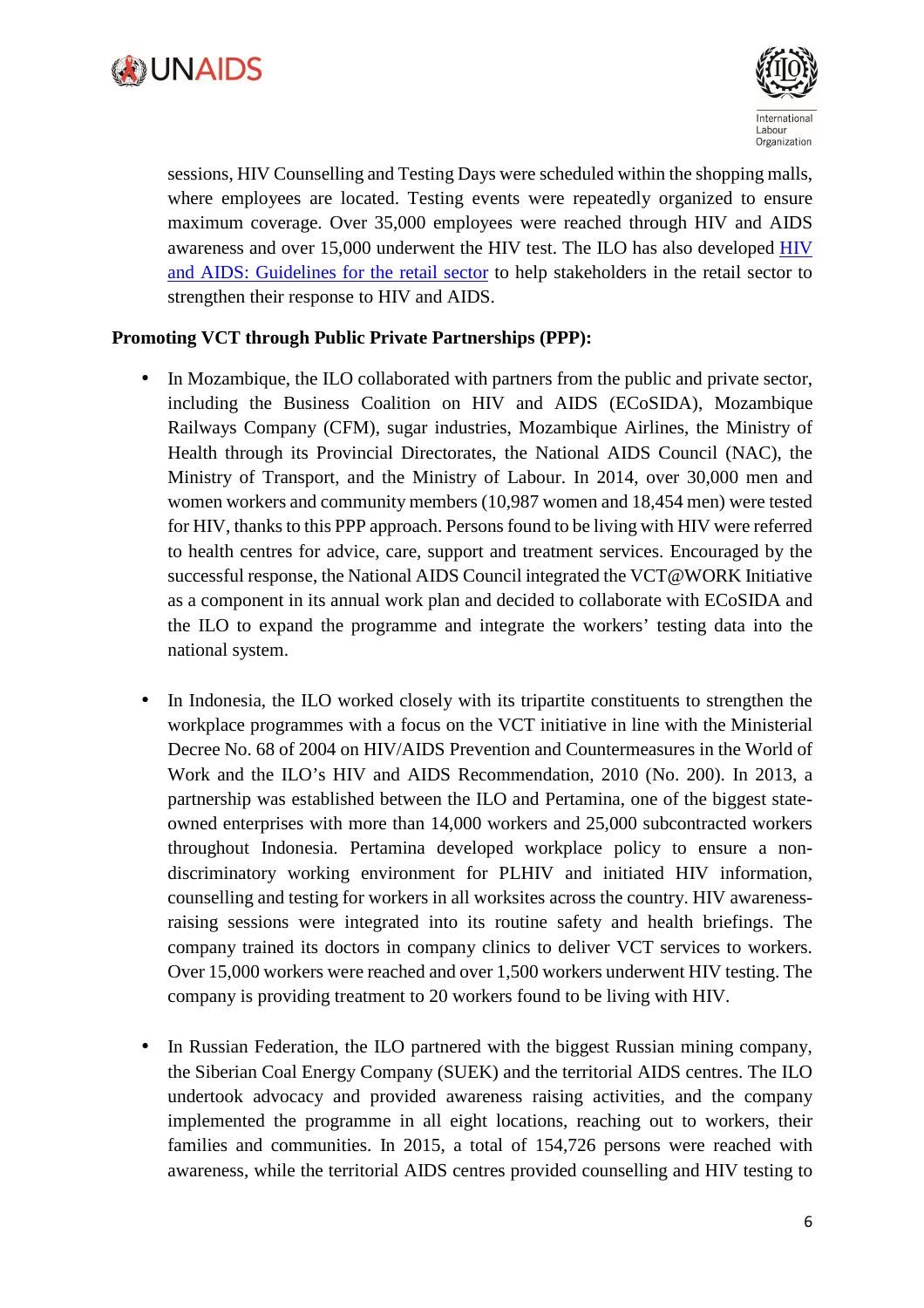



104,556 persons. 461 workers found to be living with HIV were referred to the territorial AIDS Centres to access treatment, care and support services.

#### **Collaboration with National AIDS programmes:**

• In India and Indonesia, the ILO assisted the national AIDS programmes in analysing the HIV testing data related to workers from the government testing centres. The sectorwise, gender-wise and state-wise analysis of data was presented in national workshops involving key stakeholders. The analysis of the selected states, where the ILO partners implemented the initiative and referred workers to take the HIV test at the government centres, provided very useful information. For example, in Indonesia, analysis of the three provinces showed that construction and transport sectors had higher HIV positive results (1.8 per cent and 1.3 per cent respectively). In India, the data analysis for two consecutive years provided a better understanding of HIV infections by sector, state and gender. It showed high HIV positive results amongst truck drivers (2.65 per cent); other transport workers (1.92 per cent) and hotel workers (1.80 per cent). This analysis was presented and discussed in national workshops and used by stakeholders to reposition their workplace HIV initiatives in economic sectors having higher HIV positivity. The analysis also provided recommendations on strengthening the national data collection and monitoring system.

#### **The role of communication and advocacy:**

l

- Communication and advocacy with top leaders were undertaken. Messages offering the benefits of HIV testing were developed. Celebrities living with  $HIV<sup>3</sup>$  were engaged and their messages were promoted though social media. VCT was promoted in key events: Africa CEO Forum, AIDS Day, Labour Day etc. Communicating benefits of HIV testing was found to be effective and so was the aspect of involving celebrities and organizing CEO testing events.
- In India, ILO, the Ministry of Labour and Employment, and the National AIDS Control Organization (NACO) developed and implemented a communication campaign called, The Earlier, the Better, involving people living with HIV who shared their testimonies emphasizing the benefits of knowing your status early.
- The ILO in collaboration with its partners integrated HIV testing in events such as Labour Day which has proven to be effective. Nearly 6000 workers (including 1.300 young people) underwent HIV test in Nigeria and over 1000 workers in Nairobi on the International Labour Day 2015.

<sup>&</sup>lt;sup>3</sup> Greg Louganis, Olympian diver: http://www.ilo.org/global/about-the-ilo/multimedia/video/public-serviceannouncements/WCMS\_323860/lang--en/index.htm and http://www.ilo.org/aids/multimedia/voices/lang--en/index.htm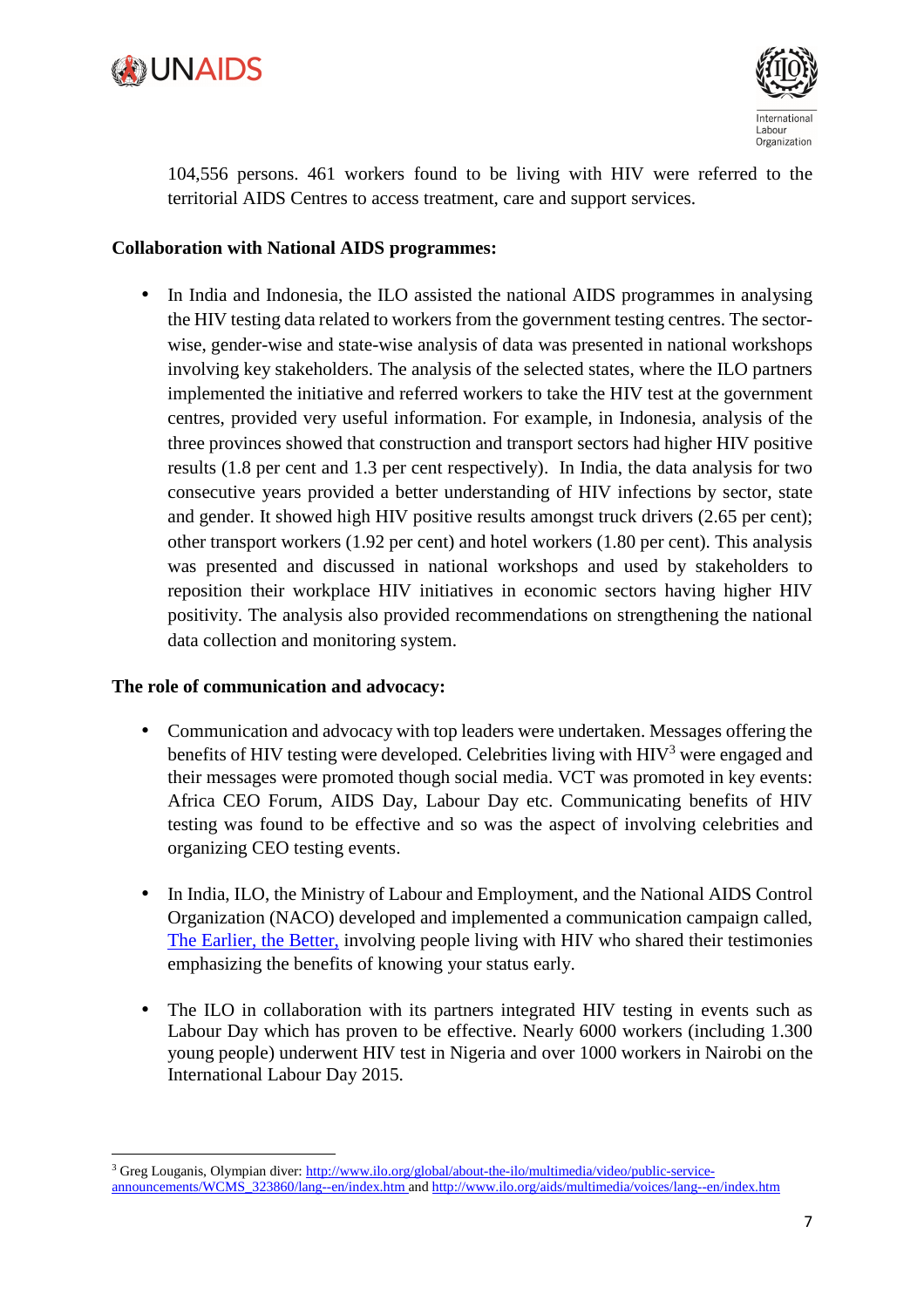



#### **LESSONS LEARNED**

- A key factor to the success of the VCT@WORK Initiative was that it was implemented in workplaces which had a commitment to non-discrimination through workplace policies/programmes.
- As the initiative reached more men, it can be a good model to create demand for and enhance the uptake of HIV services among men, who until now are not adequately reached in the AIDS response.
- Peer educators at workplaces played an effective role in mobilizing workers, providing information and promoting VCT.
- A strong communication strategy contributed to the success of the initiative. The Getting to Zero at Work campaign provided a solid basis for the implementation of the VCT@WORK Initiative. Communicating 'the benefits of testing' helped convincing workers to take the HIV test. Similarly, involving celebrities living with HIV was also found to be very effective.
- Testing under the wellness helped to dilute the stigma around HIV testing. However, the experience showed it calls for much greater coordination effort with a number of service providers for different tests. People who volunteer to take other diagnostic services such as blood pressure or diabetes are a lot more than those who take the HIV test.
- Employers' and workers' organizations (trade unions) played an important role in mobilization of enterprises and workers respectively.
- Organization of CEO testing events proved to be very successful. It motivated workers to take the test and also dispelled their fears about facing discrimination or losing jobs in case they were found to be living with HIV.
- Linking the initiative with national AIDS programme and other national initiatives such as the President's Comprehensive Response Plan in Nigeria; the National Testing Initiative in South Africa; and the migrant workers' initiative in India helped.
- Public-private partnerships have a huge potential to upscale HIV testing for men and women workers, including workers in the supply chains of companies.
- It is important to track referrals from workplaces to testing centers and also from the testing centers to treatment for workers who are found positive. This calls for setting up partnerships with different partners, as well as an effective motoring system.
- It is important to work with national AIDS programme to ensure that the data related to testing for workers is captured well, analysed and used to take programmatic decisions.
- Migrant and informal economy workers can be best reached by taking the HIV information and testing services to where they are. It is difficult for them to travel to testing centres as it means substantial opportunity cost to them, including the loss of daily wage.